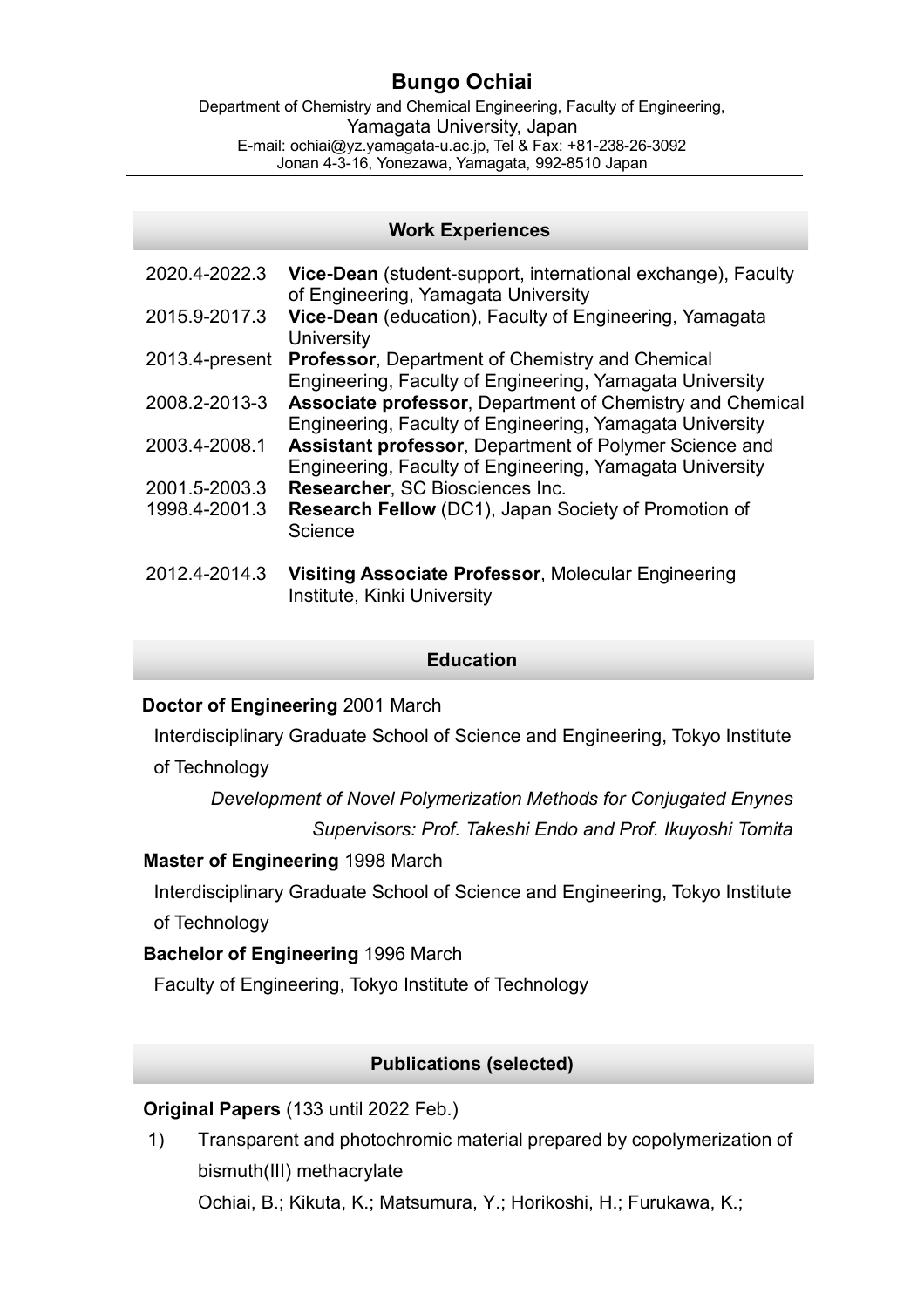Miyamoto, Y.; Nishimura, Y. *ACS Appl. Polym. Mater.* **2021**, *3*, 4419-4423. DOI: 10.1021/acsapm.1c00710

- 2) Selective capture of  $Pd^{2+}$  by LCST graft chain and metal adsorbing stem chain Ochiai, B.; Tsuda, K. *J. Polym. Sci., Part A: Polym. Chem.* **2019**, *57*, 2383-2386.
- 3) Cyclopolymerization of a bisacrylate through selective formation of 19-membered ring. Ochiai, B.; Shiomi, T.; Yoshita, H. *Polym. J.* **2016**, *48*, 859-862. doi:10.1038/pj.2016.45.
- 4) Fabrication of Polymer-Ag Honeycomb Hybrid Film by Metal Complexation Induced Phase Separation at the Air/Water Interface. Mir, S. H.; Ochiai, B. *Macromol. Mater. Eng.* **2016**, *301*, 1026-1031. DOI: 10.1002/mame.201600035.
- 5) Development of Hierarchical Polymer@Pd Nanowire-Network: Synthesis and Application as Highly Active Recyclable Catalyst and Printable Conductive Ink. Mir, S. H.; Ochiai, B. *ChemistryOpen* **2016**, *5*, 213-218. DOI: 10.1002/open.201600009.
- 6) Facile synthesis of glycidates via oxidation of acrylates with aqueous solution of NaOCl in the presence of ammonium salts. Ochiai, B.; Hirano, T. *Heterocycles* **2014**, *88*, 487-493.
- 7) Organic-sulfur-zinc hybrid nanoparticle for optical applications synthesized via polycondensation of trithiol and Zn(OAc)<sub>2</sub>. Ochiai, B.; Konta, H. *Nanoscale Res. Lett.* **2013**, *8*, 373.
- 8) Branched cationic polyurethane prepared by polyaddition of chloromethylated five-membered cyclic carbonate and diethylenetriamine in molten salts. Ochiai, B.; Koda, K.; Endo, T. *J. Polym. Sci., Part A: Polym. Chem.* **2012**, *50*, 47-51.
- 9) One-pot synthesis of graft copolymer by combination of free radical polymerization and polyaddition. Ochiai, B.; Kato, Y.; Endo, T. *Macromolecules*, **2009**, *42*, 8001-8002.
- 10) Polyaddition of bifunctional cyclic carbonate with diamine in ionic liquids: *in situ* ion composite formation and simple separation of ionic liquid. Ochiai, B.; Satoh, Y.; Endo, T. *J. Polym. Sci., Part A: Polym. Chem.* **2009**,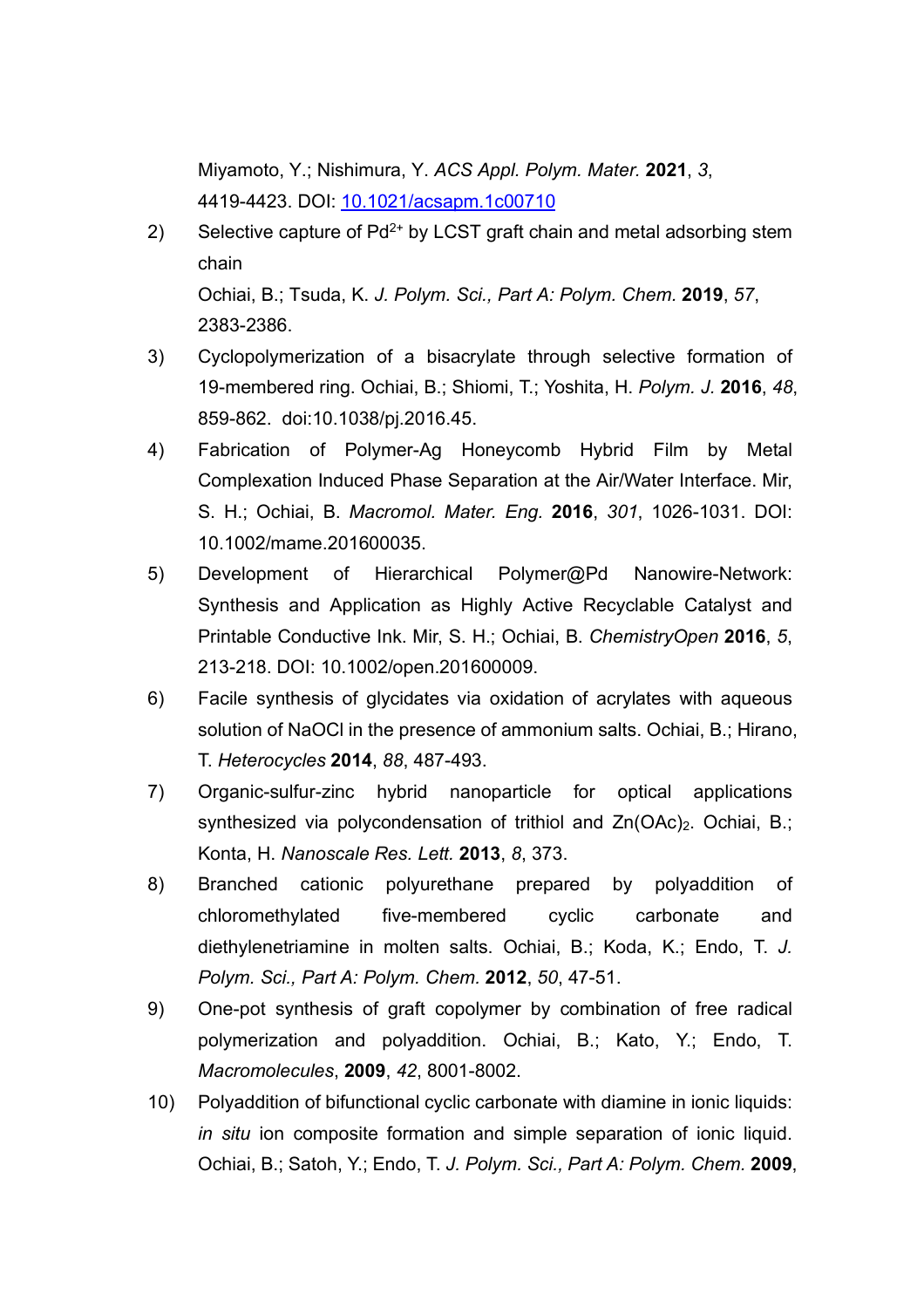*47*, 4629-4635.

- 11) Synthesis of rare-metal absorbing polymer by three-component polyaddition through combination of chemo-selective nucleophilic and radical additions. Ochiai, B.; Ogihara, T.; Mashiko, M.; Endo, T. *J. Am. Chem. Soc.* **2009**, *131*, 1636-1637.
- 12) Fixing carbon dioxide concurrently with radical polymerization for utilizing carbon dioxide by low-energy cost. Ochiai, B.; Hatano, Y.; Endo, T. *Macromolecules* **2008**, *41*, 9937-9939.
- 13) Controlled cyclopolymerization through quantitative 19-membered ring formation. Ochiai, B.; Ootani, Y.; Endo, T. *J. Am. Chem. Soc.* **2008**, *130*, 10832-10833.
- 14) Selective gas-solid phase fixation of carbon dioxide into oxirane-containing polymers: synthesis of polymer bearing cyclic carbonate group. Ochiai, B.; Iwamoto, T.; Endo, T. *Green Chem.* **2006**, *8*, 138-140.

**Review** (14 until 2022 Feb.)

- 1) Synthesis of polymers from carbon dioxide and carbon disulfide. *(Japanese)* Ochiai, B. *Kobunshi Ronbunsyu* **2006**, *63*, 519-528.
- 2) Carbon Dioxide and Carbon Disulfide as Resources for Functional Polymers. Ochiai, B.; Endo, T. *Prog. Polym. Sci.* **2005**, *30*, 183-215.

#### **Awards**

- $\checkmark$  Young Scientists' Prize of The Commendation for Science and Technology by the Minister of Education, Culture, Sports, Science and Technology; 2012 Apr 9
- Young Scientist Award, Japan Thermosetting Plastic Industry Association; 2006 Oct 13
- $\checkmark$  Award for Encouragement of Research in Polymer Science, the Society of Polymer Science, Japan; 2004 May 23